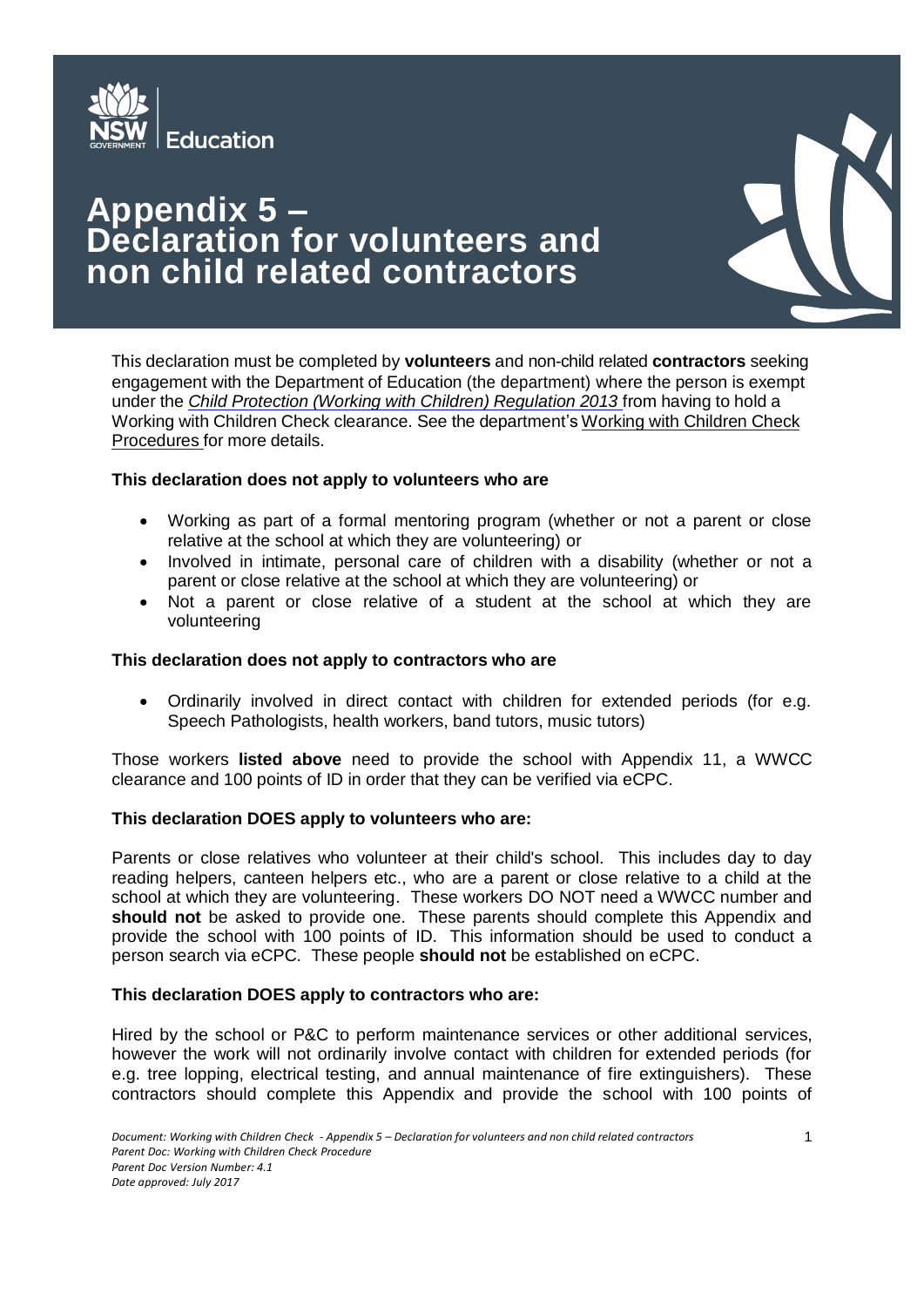ID. This information should be used to conduct a person search via eCPC. These people **should not** be established on eCPC.

**Note: Contractors working in the Assisted School Travel Program and contractors employed through the department's maintenance program are not required to undergo any school based screening.**

# **Applicant Details**

| First name:     |  |  | Surname:     |      |           |  |
|-----------------|--|--|--------------|------|-----------|--|
| Previous names: |  |  |              |      |           |  |
| Date of birth:  |  |  |              | Male | Female    |  |
| Place of Birth: |  |  | Telephone:   |      |           |  |
| Street address: |  |  |              |      |           |  |
| Suburb:         |  |  | <b>State</b> |      | Post Code |  |
| Occupation      |  |  |              |      |           |  |

### **Identity documents**

Please provide details of the approved documents according to the 100 point proof of ID check

| <b>Document Name</b> | <b>Issuing Agency</b> | <b>Reference number</b> |  |  |
|----------------------|-----------------------|-------------------------|--|--|
|                      |                       |                         |  |  |
|                      |                       |                         |  |  |
|                      |                       |                         |  |  |
|                      |                       |                         |  |  |

### **I declare:**

1. a) I am in child-related work or applying to be in child-related work within the meaning of the NSW *Child Protection (Working with Children) Act 2012*, but am exempt from the requirement to hold a working with children check clearance under the Child Protection (Working with Children) Regulation 2013 at the time of the making of this declaration.

**or**

b) I am a non-child related contractor within the meaning of the NSW *Child Protection (Working with Children) Act 2012* at the time of the making of this declaration.

- 2. I have not been refused working with children check clearance under the *Child Protection (Working with Children) Act 2012* (this declaration may be made if a clearance was subsequently granted to you).
- 3. I have not had a working with children check clearance cancelled under the *Child Protection (Working with Children) Act 2012* (this declaration may be made if the clearance was surrendered by you, a clearance was subsequently granted to you, or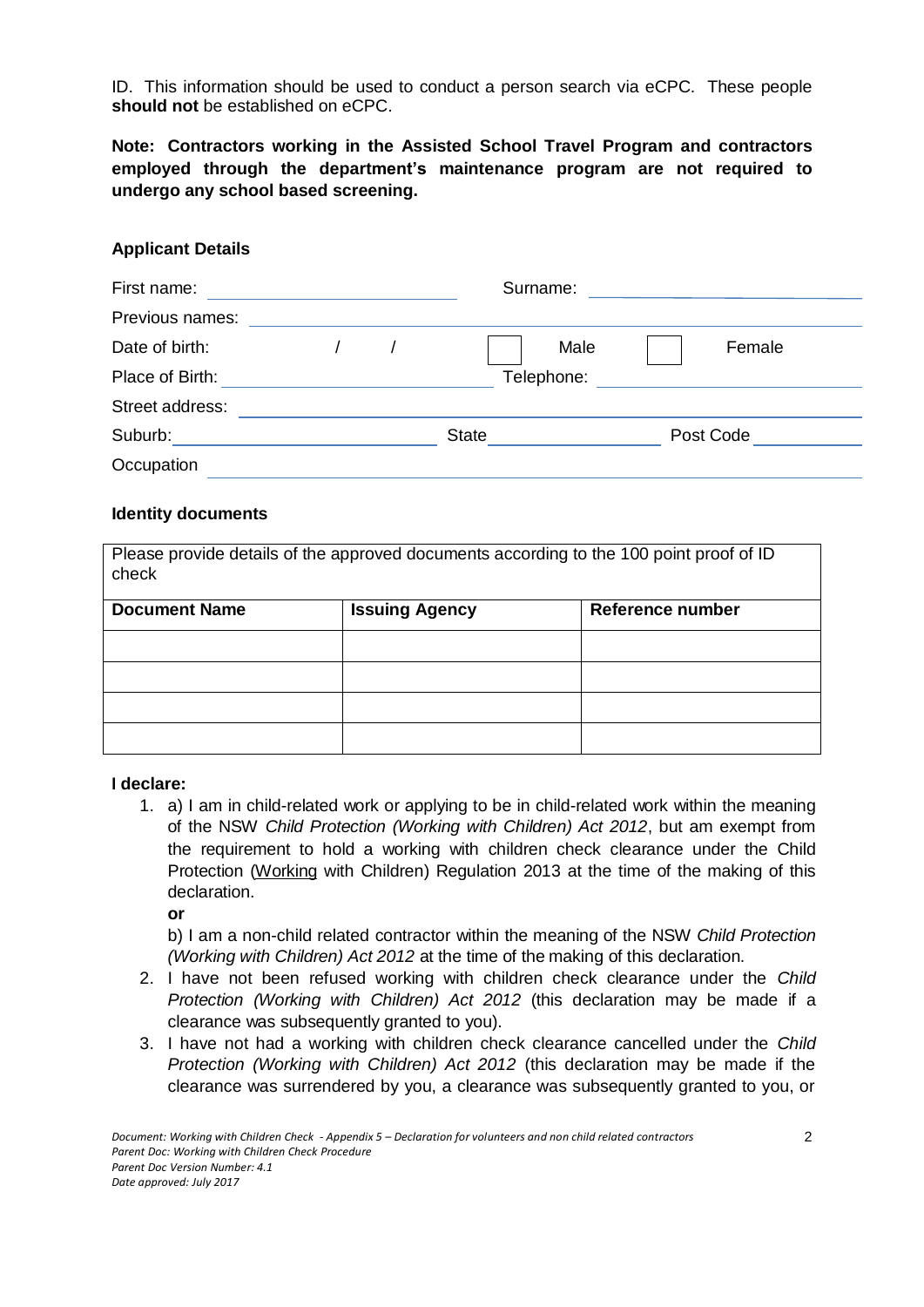the cancellation was overturned on review).

- 4. I am not currently subject to an interim bar on engaging in child-related work under the *Child Protection (Working With Children) Act 2012*.
- 5. I have not been convicted of an offence, or subject to a finding of guilt for an offence or a finding that the charge for an offence is proven, where the offence was committed as an adult in New South Wales or elsewhere and was an offence of the following kind:
- a. a sexual assault or intercourse offence;
- b. the common law offence of rape or attempted rape;
- c. an indecent assault offence;
- d. a sexual servitude offence
- e. observing a person engaged in a private act, for the purpose of obtaining sexual arousal or sexual gratification (voyeurism);
- f. filming another person engaged in a private act or filming another person's private parts, for the purpose of obtaining, or enabling another person to obtain, sexual arousal or sexual gratification;
- g. installing a device, or constructing or adapting the fabric of a building, for the purpose of facilitating the observation or filming of a child, with the intention of enabling any person to commit an offence referred to at (d)-(e) above;
- h. murder of a child;
- i. manslaughter of a child (other than as a result of a motor vehicle accident);
- j. intentional wounding or causing grievous bodily harm to a child who was three or more years younger than me;
- k. a child prostitution offence;
- l. an offence involving an act of indecency with or towards a child;
- m. procuring or grooming a child under 16 years of age for unlawful sexual activity;
- n. using a child for the production of child abuse material, or producing, disseminating, possessing or importing child abuse material;
- o. possessing or importing child pornography;
- p. offences relating to the use of a postal or similar service for child pornography material or child abuse material;
- q. offences relating to the use of a postal or similar service involving sexual activity with a child under 16;
- r. publishing indecent articles;
- s. an offence of kidnapping a child, unless a parent or carer of the child at the time of the offence;
- t. a forced labour or deceptive recruiting for labour or services offence, where the victim was a child;
- u. intentional or reckless infliction of grievous bodily harm on a child, during or after the delivery of the child;
- v. intentionally abandoning or exposing a child under the age of seven;
- w. bestiality;
- x. an offence an element of which is an intention to commit one of the above offences; or
- **y.** an offence of attempting, or of conspiracy or incitement, to commit one of the above offences.